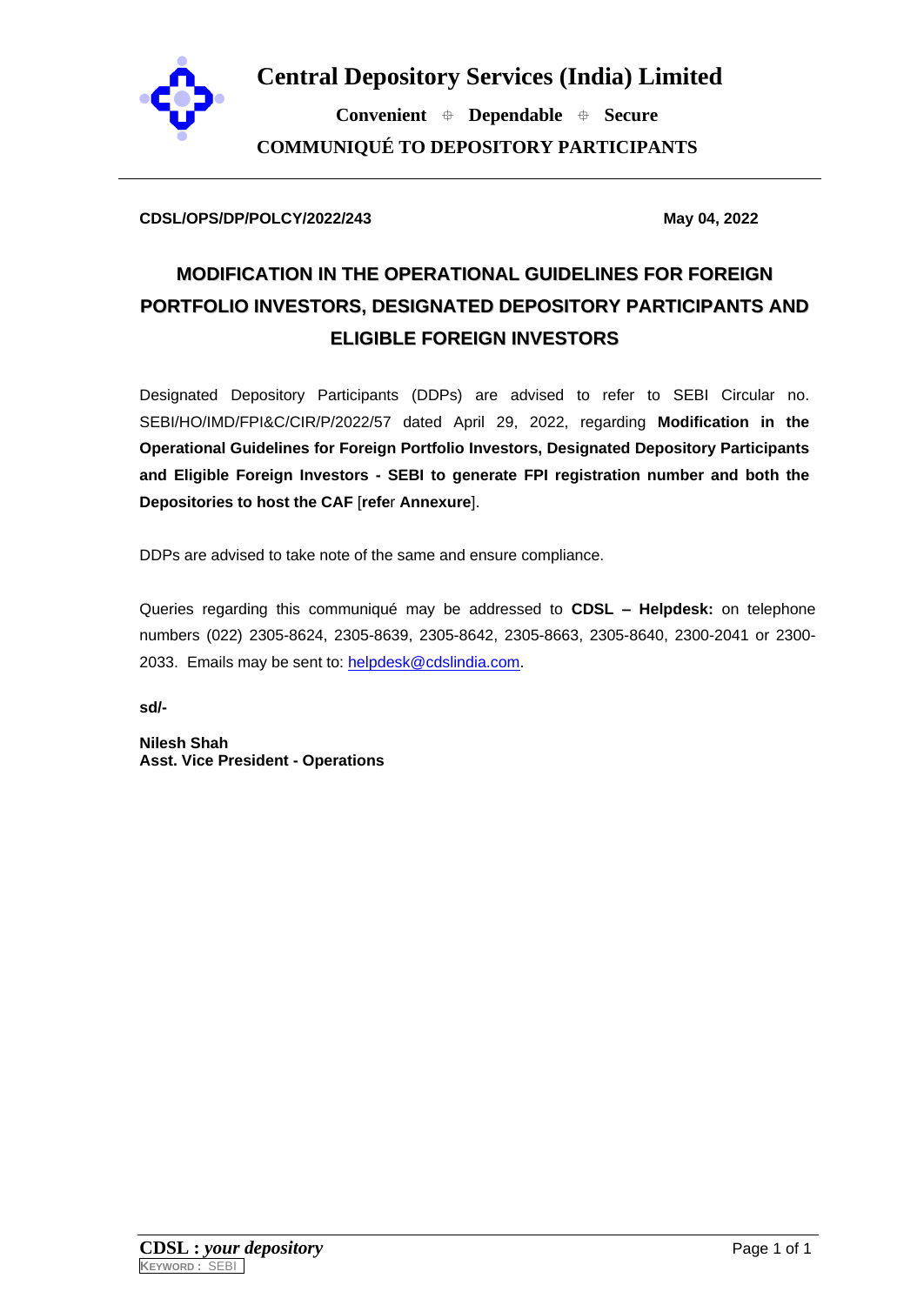# ] भारतीय प्रतिभूति और विनिमय बोर्ड<br>] Securities and Exchange Board of India

## **CIRCULAR**

### SEBI/HO/IMD/FPI&C/CIR/P/2022/57 April 29, 2022

**To,**

- **1. All Foreign Portfolio Investors ("FPIs") through their Designated Depository Participants ("DDPs")**
- **2. Designated Depository Participants ("DDPs")**
- **3. The Depositories (NSDL and CDSL)**

Dear Sir / Madam,

**Sub: Modification in the Operational Guidelines for Foreign Portfolio Investors, Designated Depository Participants and Eligible Foreign Investors - SEBI to generate FPI registration number and both the Depositories to host the CAF.** 

- 1. The [SEBI \(Foreign Portfolio Investors\) \(Amendment\) Regulations, 2022](https://www.sebi.gov.in/legal/regulations/jan-2022/securities-and-exchange-board-of-india-foreign-portfolio-investors-amendment-regulations-2022_55352.html) was notified on January 14, 2022 for generation of Foreign Portfolio Investor (FPI) registration number by SEBI.
- 2. Subsequently, the Department of Economic Affairs, Ministry of Finance, Government of India, vide [Notification No. F. No. 4/15/2016-ECB, dated March 29, 2022,](https://egazette.nic.in/WriteReadData/2022/234620.pdf) amended the Common Application Form (CAF), wherein both the Depositories, viz., NSDL and CDSL have been allowed to host the CAF for FPI registration.
- 3. In order to operationalize the same, it has been decided to modify the 'Operational Guidelines for Foreign Portfolio Investors, Designated Depository Participants and Eligible Foreign Investors', issued vide SEBI Circular No. IMD/FPI&C/CIR/P/2019/124 dated November 05, 2019 (hereinafter referred to as 'the Operational Guidelines'), as under:
	- a. In Paragraph 6 of Part A of the Operational Guidelines, pertaining to the Certificate of Registration, shall be read as follows:

*"The designated depository participant shall grant the certificate of registration, bearing registration number generated by SEBI"*